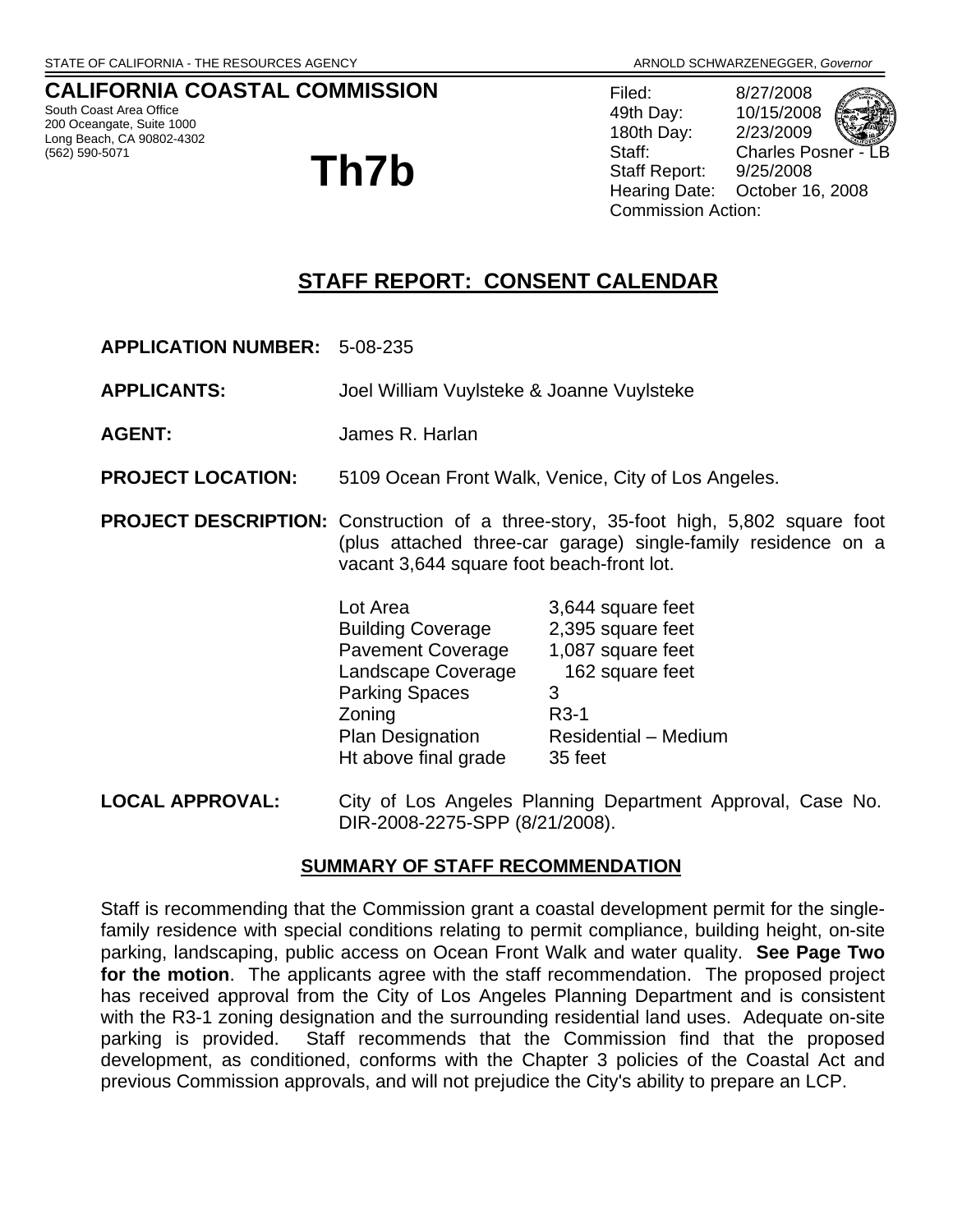## **SUBSTANTIVE FILE DOCUMENTS:**

- 1. City of Los Angeles certified Venice Land Use Plan, 6/14/2001.
- 2. Amended Coastal Development Permit 5-00-477 (Yoon: 5007 OFW).
- 3. Coastal Development Permit 5-07-155 (Stronghold Capital: 5005 OFW).
- 4. Coastal Development Permit Application 5-08-236 (Siegal: 5107 OFW).

## **STAFF RECOMMENDATION:**

The staff recommends that the Commission adopt the following resolution to **APPROVE** the coastal development permit application with special conditions:

Staff recommends a **YES** vote. Passage of this motion will result in approval of all the permits included on the consent calendar. An affirmative vote by a majority of the Commissioners present is needed to pass the motion.

## **I. Resolution: Approval with Conditions**

The Commission hereby **APPROVES** a coastal development permit for the proposed development and adopts the findings set forth below on grounds that the development as conditioned will be in conformity with the policies of Chapter 3 of the Coastal Act and will not prejudice the ability of the local government having jurisdiction over the area to prepare a Local Coastal Program conforming to the provisions of Chapter 3 of the Coastal Act. Approval of the permit complies with the California Environmental Quality Act because either 1) feasible mitigation measures and/or alternatives have been incorporated to substantially lessen any significant adverse effects of the development on the environment, or 2) there are no further feasible mitigation measures or alternatives that would substantially lessen any significant adverse impacts of the development on the environment.

## **II. Standard Conditions**

- 1. Notice of Receipt and Acknowledgment. The permit is not valid and development shall not commence until a copy of the permit, signed by the permittee or authorized agent, acknowledging receipt of the permit and acceptance of the terms and conditions, is returned to the Commission office.
- 2. Expiration. If development has not commenced, the permit will expire two years from the date this permit is reported to the Commission. Development shall be pursued in a diligent manner and completed in a reasonable period of time. Application for extension of the permit must be made prior to the expiration date.

**MOTION:** *"I move that the Commission approve the coastal development permit applications included on the consent calendar in accordance with the staff recommendations."*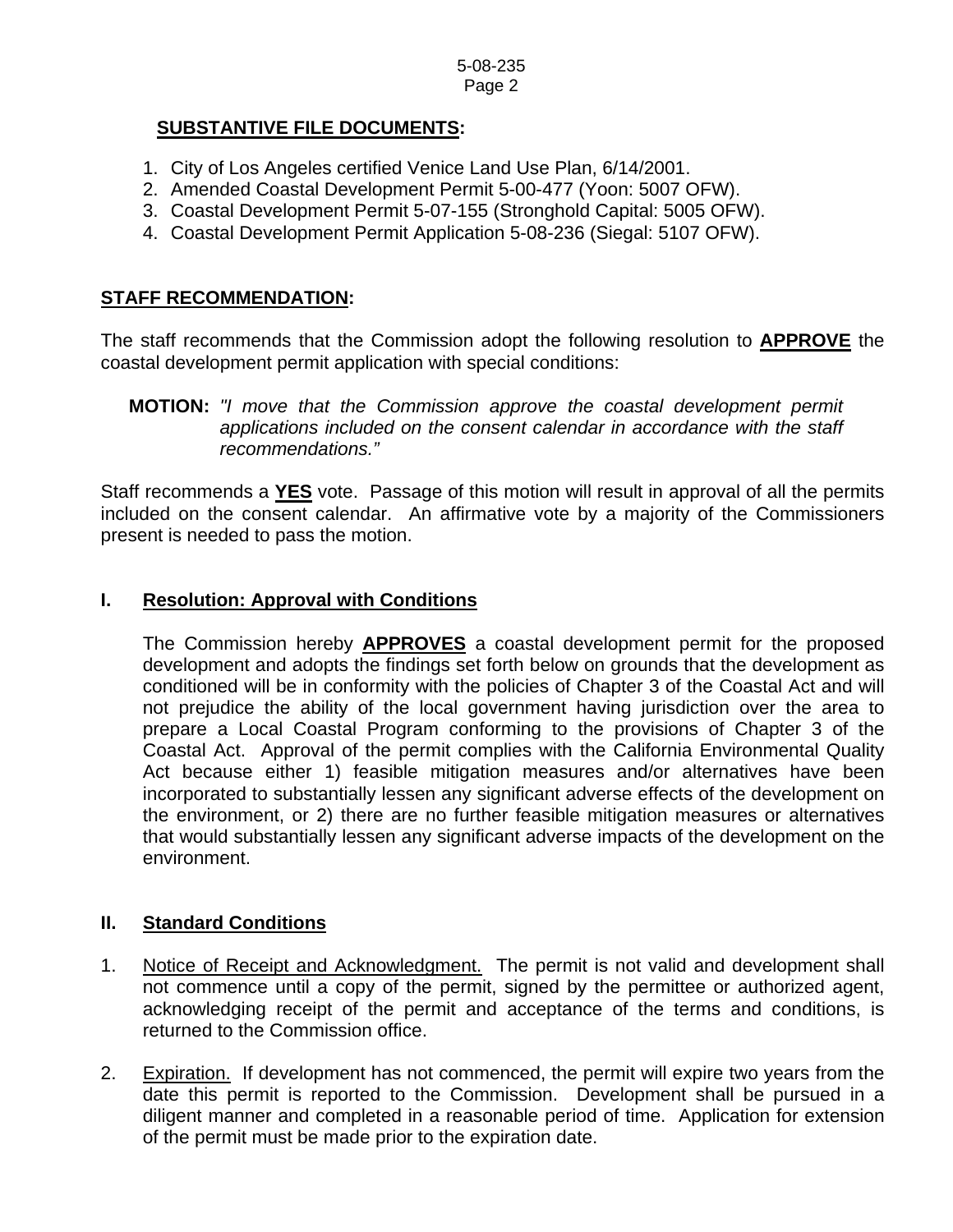#### 5-08-235 Page 3

- 3. Interpretation. Any questions of intent or interpretation of any condition will be resolved by the Executive Director or the Commission.
- 4. Assignment. The permit may be assigned to any qualified person, provided assignee files with the Commission an affidavit accepting all terms and conditions of the permit.
- 5. Terms and Conditions Run with the Land. These terms and conditions shall be perpetual, and it is the intention of the Commission and the permittee to bind all future owners and possessors of the subject property to the terms and conditions.

#### **III. Special Conditions**

#### 1. Approved Development - Permit Compliance

Coastal Development Permit 5-08-235 approves the construction of a 35-foot high singlefamily residence with a three-car garage on the ground floor. All development must occur in strict compliance with the proposal as set forth in the application, subject to the special conditions. Any proposed change or deviation from the approved plans shall be submitted to the Executive Director to determine whether an amendment to this permit is necessary pursuant to the requirements of the Coastal Act and the California Code of Regulations. No changes to the approved plans shall occur without a Commission amendment to this coastal development permit unless the Executive Director determines that no amendment is required.

#### 2. Building Height

The roof of the approved structure shall not exceed thirty-five feet (35') in elevation above the Ocean Front Walk right-of-way. Chimneys, exhaust ducts, ventilation shafts and other similar devices essential for building function may extend up to forty feet (40') in elevation above the Ocean Front Walk right-of-way. This permit approves no roof access structure that exceeds the 35-foot height limit. No portion of the structure shall exceed forty feet (40') in elevation above the Ocean Front Walk right-of-way.

#### 3. Parking

 A minimum of three parking spaces shall be provided and maintained in the garage of the approved structure, as shown on the proposed project plans. Vehicular access to the on-site parking shall be taken only from Speedway Alley.

#### 4. Ocean Front Walk

The Ocean Front Walk right-of-way abutting the project site shall be maintained for public pedestrian access. Private use or development of the public right-of-way of Ocean Front Walk is not permitted. Unpermitted off-site development includes, but is not limited to, building overhangs, walls, fences, equipment storage, landscaping, the placement of potted plants and patio furniture, and the posting of signs.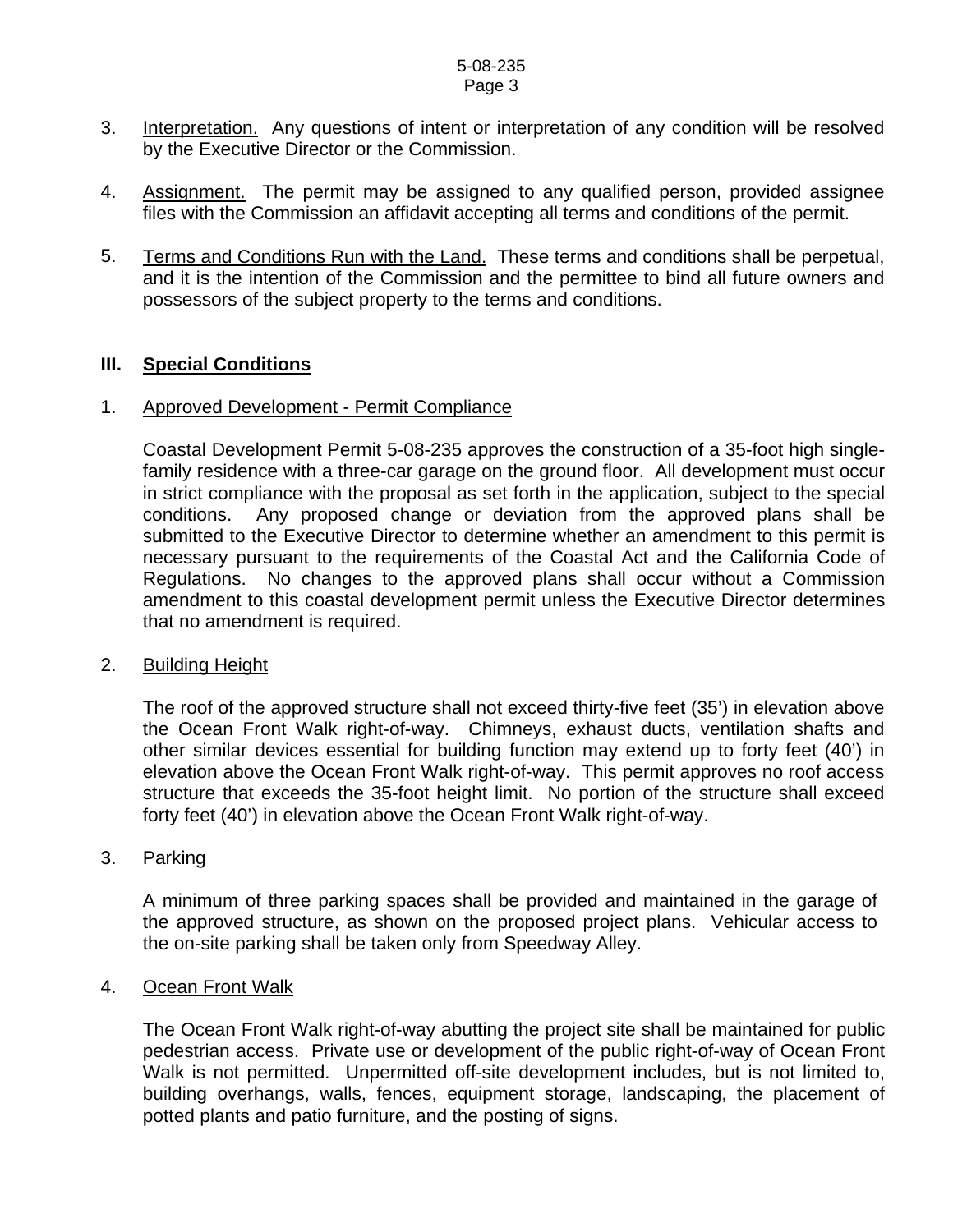#### 5. Landscaping

Vegetated landscaped areas shall only consist of native plants or non-native drought tolerant plants, which are non-invasive. No plant species listed as problematic and/or invasive by the California Native Plant Society ([http://www.CNPS.org/](http://www.cnps.org/)), the California Invasive Plant Council (formerly the California Exotic Pest Plant Council) ([http://www.cal-ipc.org/\)](http://www.cal-ipc.org/), or as may be identified from time to time by the State of California shall be employed or allowed to naturalize or persist on the site. No plant species listed as a "noxious weed" by the State of California or the U.S. Federal Government shall be utilized within the property.

#### 6. Construction Responsibilities and Debris Removal

By acceptance of this permit, the applicants agree that the permitted development shall be conducted in a manner that protects water quality pursuant to the implementation of the following BMPs:

- a) No construction materials, equipment, debris, or waste will be placed or stored where it may be subject to wind or rain erosion and dispersion.
- b) Any and all demolition/construction material shall be removed from the site (via the alley only) within ten days of completion of demolition/construction and disposed of at an appropriate location. If the disposal site is located within the coastal zone, a coastal development permit or an amendment to this permit shall be required before disposal can take place.
- c) Erosion control/sedimentation Best Management Practices (BMPs) shall be used to control sedimentation impacts to coastal waters during construction. BMPs shall include, but are not limited to: placement of sand bags around drainage inlets to prevent runoff/sediment transport into the sea.
- d) Any spills of construction equipment fluids or other hazardous materials shall be immediately contained on-site and disposed of in an environmentally safe manner as soon as possible.
- e) Washout from concrete trucks shall be disposed of at a location not subject to runoff and more than fifty feet away from all stormdrains, open ditches and surface waters.
- f) All trash generated by construction activities within the project area shall be disposed of at the end of each day, or as soon as possible.
- g) All grading and excavation areas shall be properly covered and sandbags and/or ditches shall be used to prevent runoff from leaving the site, and measures to control erosion must be implemented at the end of each day's work.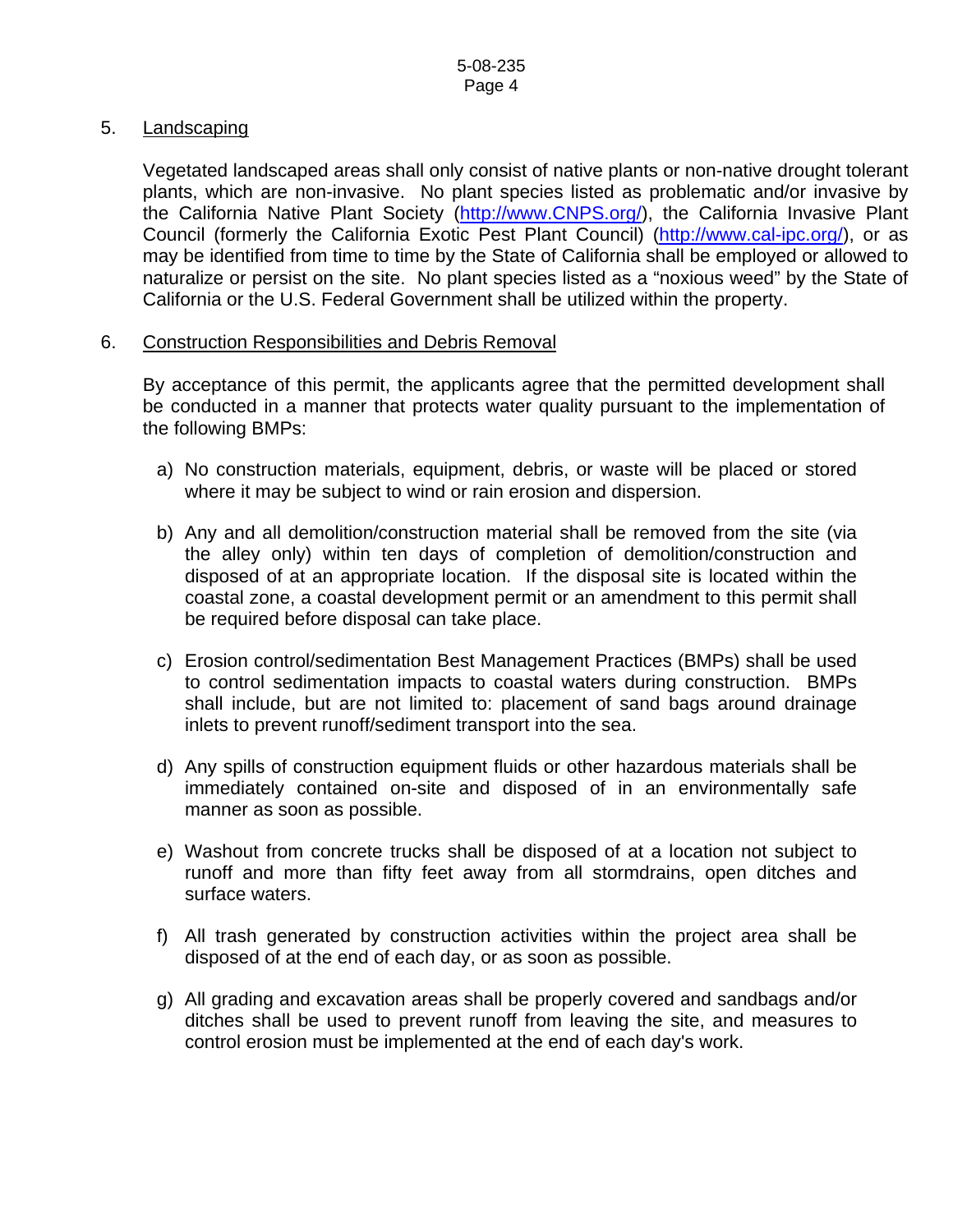## **IV. Findings and Declarations**

The Commission hereby finds and declares:

## **A. Project Description**

The applicants propose to construct a new three-story single-family residence on a vacant beachfront lot in South Venice (See Exhibits). The roof of the proposed house reaches 35 feet above the elevation of Ocean Front Walk, the public right-of-way (boardwalk) that abuts the seaward edge of the project site (Exhibit #3). A 773 square foot garage on the ground floor of the proposed single-family residence will provide three on-site parking spaces. Vehicular access to the on-site parking supply is provided by Speedway, the rear alley (Exhibit #3).

The 3,644 square foot lot is located on the inland side of the Ocean Front Walk right-of-way in the Marina Peninsula subarea of Venice (Exhibit #2). The surrounding neighborhood is comprised primarily of two-story and three-story single and multiple family residential structures.

The proposed single-family residence has been approved by the City of Los Angeles Planning Department (Case #DIR-2008-2275-SPP, 8/21/2008) and is consistent with the R3-1 zoning designation and the surrounding land uses. The proposed single-family residence conforms to the Commission's density limit for the site, and the proposed project provides adequate on-site parking (three-car garage, accessed from Speedway Alley). The proposed structure, with its 35-foot high roof, conforms to the 35-foot height limit for the Marina Peninsula area of Venice (Exhibit #2).

As conditioned, the proposed project is consistent with community character, and will have no negative effects on visual resources or coastal access. The proposed project, as conditioned, is consistent with the Chapter 3 policies of the Coastal Act, the policies of the certified Venice LUP, and previous Commission approvals, and approval of the project as conditioned would not prejudice the City's ability to prepare an LCP.

## **B. Public Access**

As conditioned, the proposed development will not have any new adverse impact on public access to the coast or to nearby recreational facilities. Thus, as conditioned, the proposed development conforms with Sections 30210 through 30214, Sections 30220 through 30224, and 30252 of the Coastal Act.

## **C. Public Recreation**

The proposed development, as conditioned, does not interfere with public recreational use of coastal resources. The proposed development, as conditioned, protects coastal areas suited for recreational activities. Therefore, the Commission finds that the proposed development, as conditioned, is in conformity with Sections 30210 through 30214 and Sections 30220 through 30223 of the Coastal Act regarding the promotion of public recreational opportunities.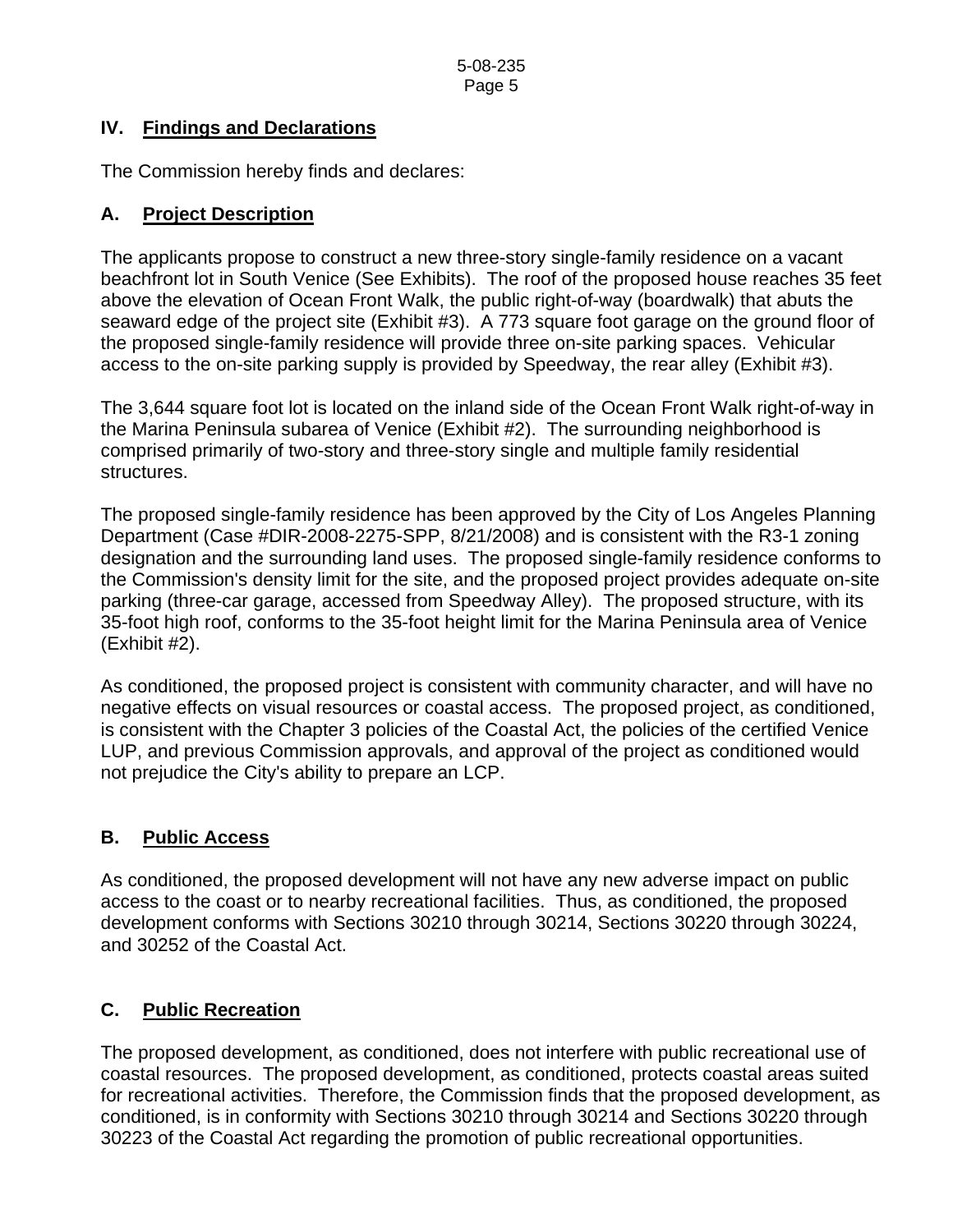## **D. Marine Resources and Water Quality**

The proposed work will be occurring in a location where there is a potential for a discharge of polluted runoff from the project site into coastal waters. The storage or placement of construction material, debris, or waste in a location where it could be carried into coastal waters would result in an adverse effect on the marine environment. To reduce the potential for construction and post-construction related impacts on water quality, the Commission imposes special conditions requiring, but not limited to, the appropriate storage and handling of construction equipment and materials to minimize the potential of pollutants to enter coastal waters and for the use of on-going best management practices following construction. As conditioned, the Commission finds that the development conforms with Sections 30230 and 30231 of the Coastal Act.

## **E. Development**

The development is located within an existing developed area and, as conditioned, will be compatible with the character and scale of the surrounding area, has been designed to assure structural integrity, and will avoid cumulative adverse impacts on public access. Therefore, the Commission finds that the development, as conditioned, conforms with Sections 30250, 30251, 30252, 30253 and the public access provisions of the Coastal Act.

## **F. Local Coastal Program**

Coastal Act section 30604(a) states that, prior to certification of a local coastal program ("LCP"), a coastal development permit can only be issued upon a finding that the proposed development is in conformity with Chapter 3 of the Act and that the permitted development will not prejudice the ability of the local government to prepare an LCP that is in conformity with Chapter 3. The City of Los Angeles Land Use Plan (LUP) for Venice was effectively certified on June 14, 2001. As conditioned, the proposed development is consistent with Chapter 3 of the Coastal Act and with the certified Land Use Plan for the area. Approval of the project, as conditioned, will not prejudice the ability of the local government to prepare an LCP that is in conformity with the provisions of Chapter 3 of the Coastal Act.

## **G. California Environmental Quality Act (CEQA)**

As conditioned, there are no feasible alternatives or feasible mitigation measures available which would substantially lessen any significant adverse effect which the activity may have on the environment. Therefore, the Commission finds that the proposed project, as conditioned to mitigate the identified impacts, is the least environmentally damaging feasible alternative and can be found consistent with the requirements of the Coastal Act to conform to CEQA.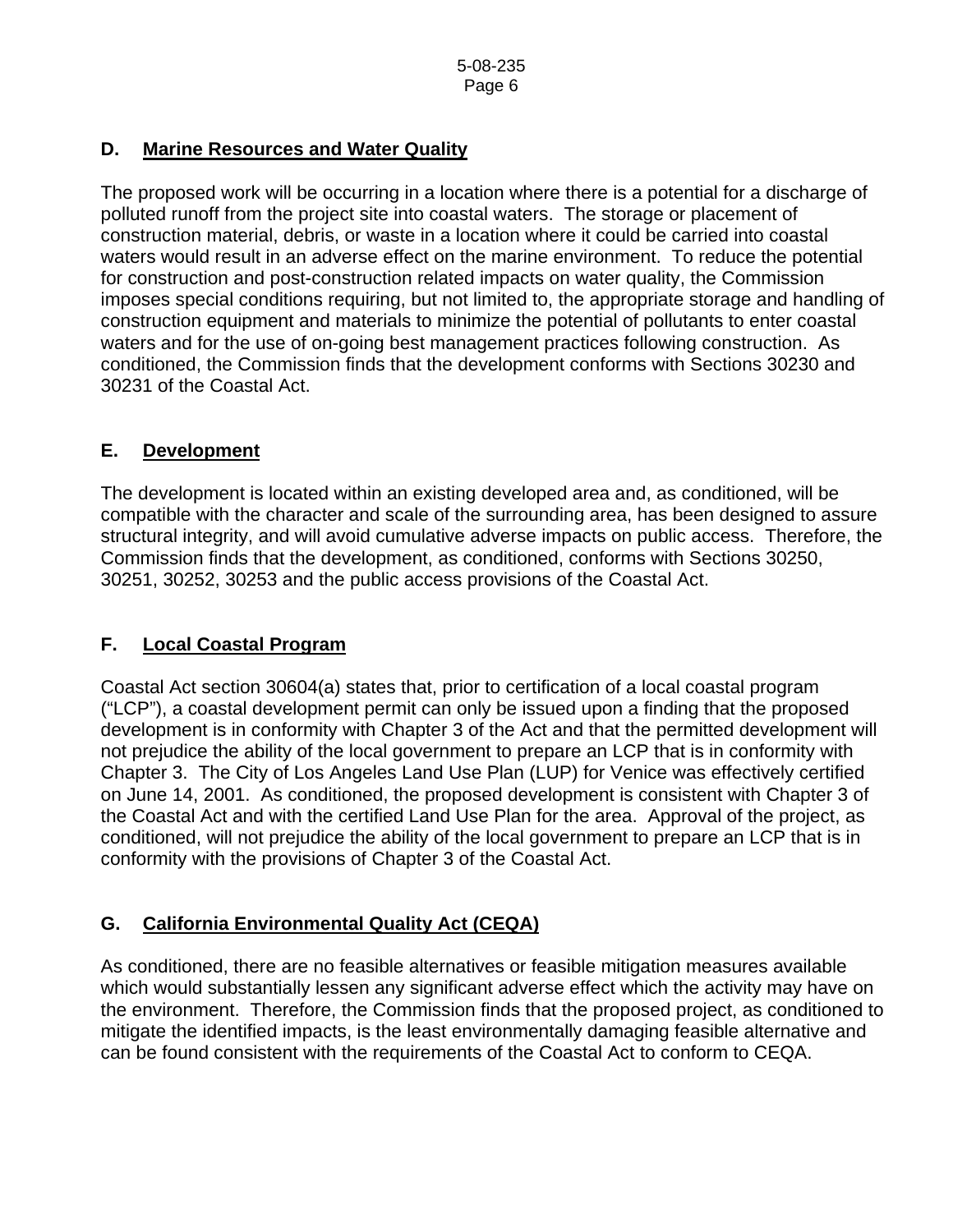# VENICE, CA

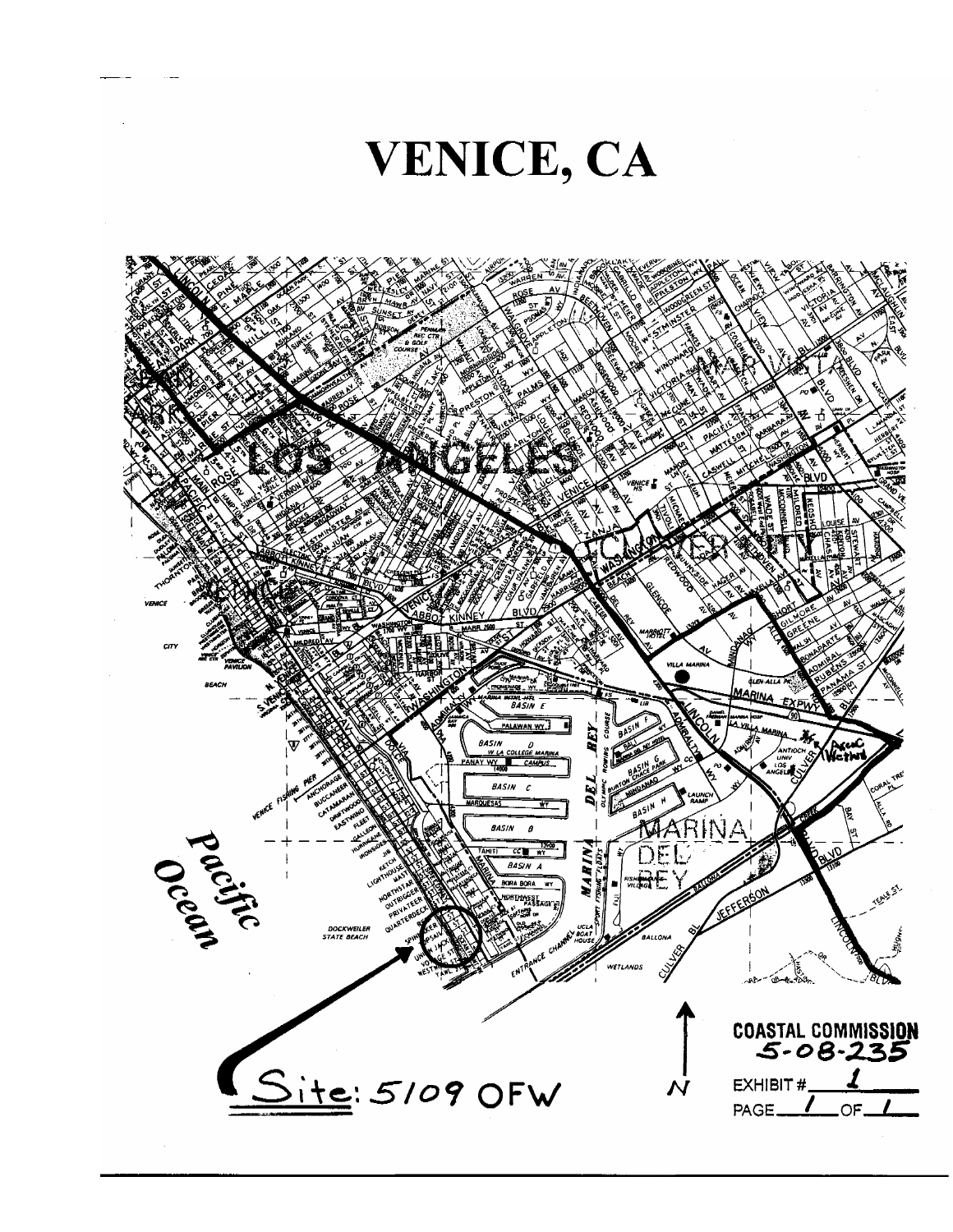Б

प्राप्ताप्त a izan zain Washington Blvd सामग्रा **THEFT** TIMAT uuu amm

THITI

min s

Þ TITTLI

تالاتكا للاتلتا

日皿

∦∏∏

आात

IMM

mm

।।ππ

ातात

ШШ

मामा

TITLET

ШM

mmü

प्रधान ПШЛ WM

ШШ.

ШП

ШШ

IMM

חחחח

Via Marina

白血血

Ш

الااللات

11 H H H

MM

litti i

TШ

ПT

mu

Ш

गा।। Ш

ग्राग 'II I TI ाता

3UUT

∃mπ

ШT

माम

lШΠ

ПΠ

IM

mo

ШП

ШЦ

Ш

LUP<br>Exhibit 13

**Ballona** 

**Hb** 5

3000 inun şumi **HIII**I



Page 2-11

30' within 60 horizontal feet of the mean high tide А line of Ballona Lagoon or inland side of the Esplanade (City right-of-way), whichever is furthest from the water. Bevond 60 horizontal feet, one foot in additional height is permitted for each two additional horizontal feet to a maximum height of 45. 45-foot limit for structures or portions of structures located further than 60 horizontal feet of the mean high tide line of Ballona Lagoon and the inland side of the Esplanade.

В 30' within 60 horizontal feet of the mean high tide line of Ballona Lagoon, Grand Canal or the inland side of the Esplanade (City right-of-way), whichever is furthest from the water. Beyond 60 horizontal feet, one foot in additional height is permitted for each two additional horizontal feet to a maximum height of 38 feet.

C 45'

D 35,' 28' along Walk Streets.

Notes:

\*All building heights shall be measured from the elevation of the fronting right-of-way, except on lagoon lots where<br>all building heights shall be measured from the average existing natural grade.

\*No portion of any structure (including roof access structures, roof deck railings and architectural features) shall<br>exceed the 30' height limit within 60 horizontal feet of the mean high tide line of Ballona Lagoon, Grand Canal or the inland side of the Esplanade (City right-of-way).

\*Notwithstanding other policies of this LUP, chimneys,<br>exhaust ducts, ventilation shafts and other similar devices essential for building function may exceed the specified height<br>limit in a residential zone by five feet.

\*See Policy I.A.1 for policy limiting roof access structures.

\*See Policy 1.B.7 for commercial and mixed-use development standards.

 $5/09$  OFW

EXHIBIT # PAGE\_

**COASTAL COMMISSION**  $5 - 08 - 235$ 

Exhibit 13<br>
Height<br>
Subarea: Martina Peninsula • Silver Strand • Ballona Lagoon West . Ballona Lagoon (Grand Canal) East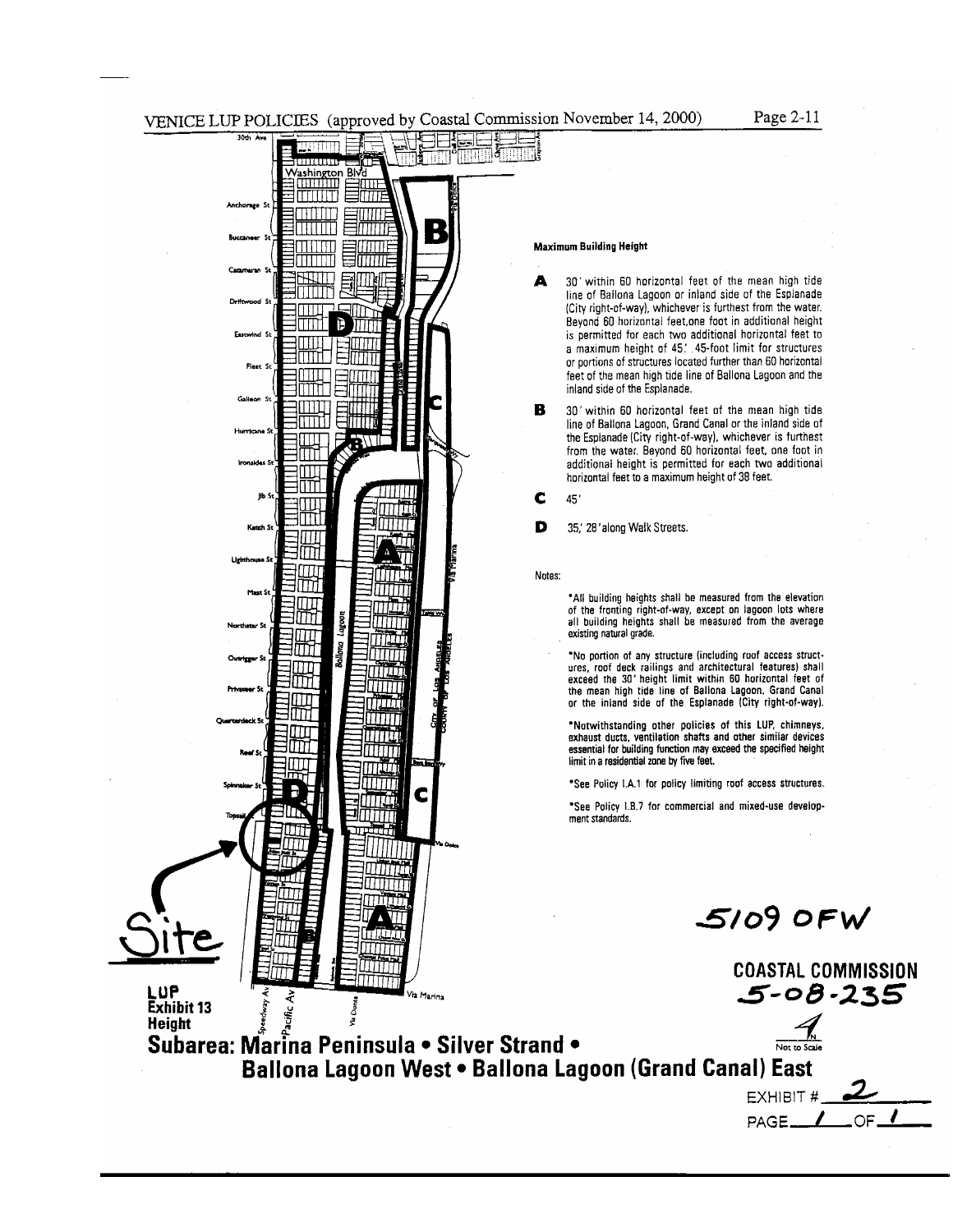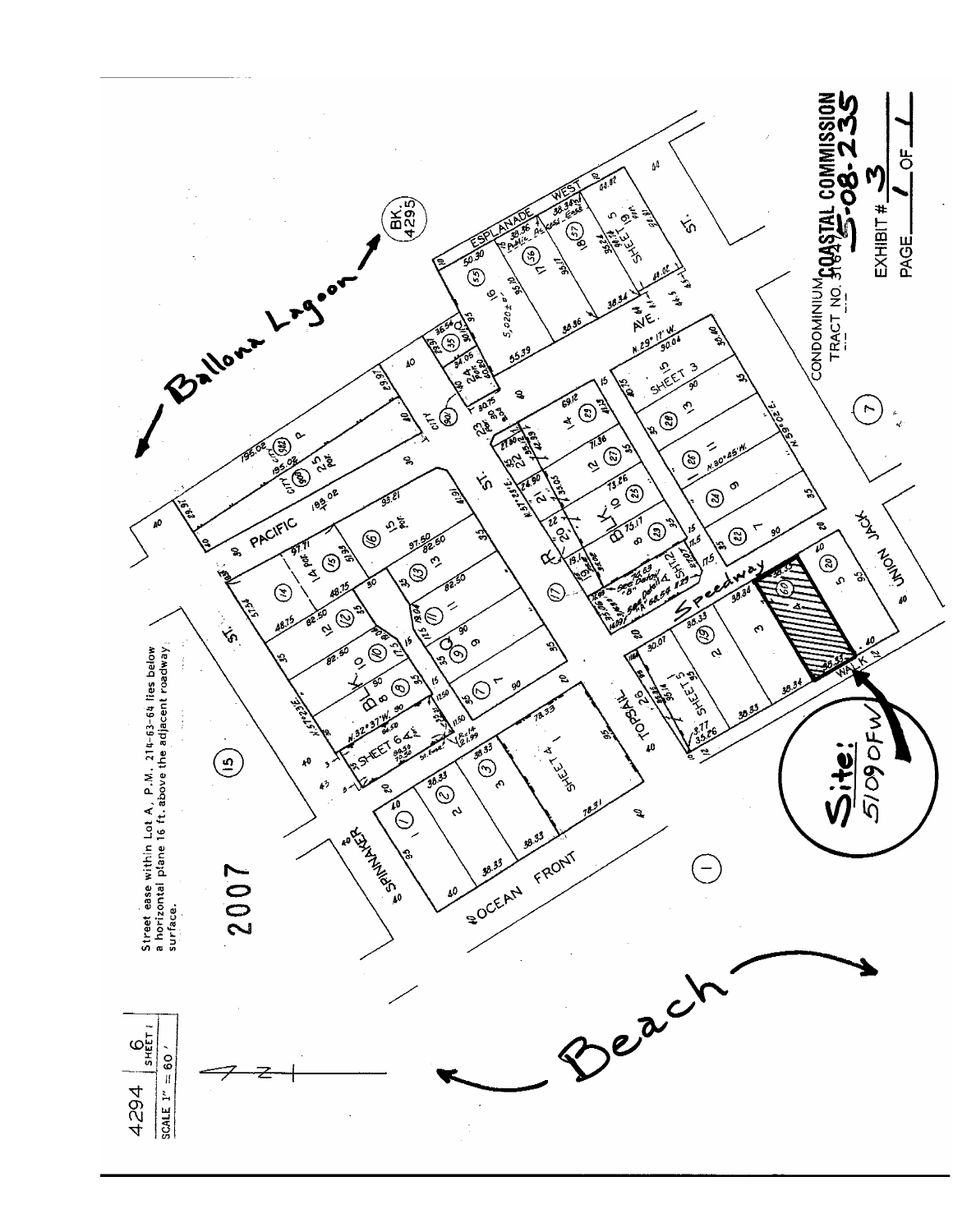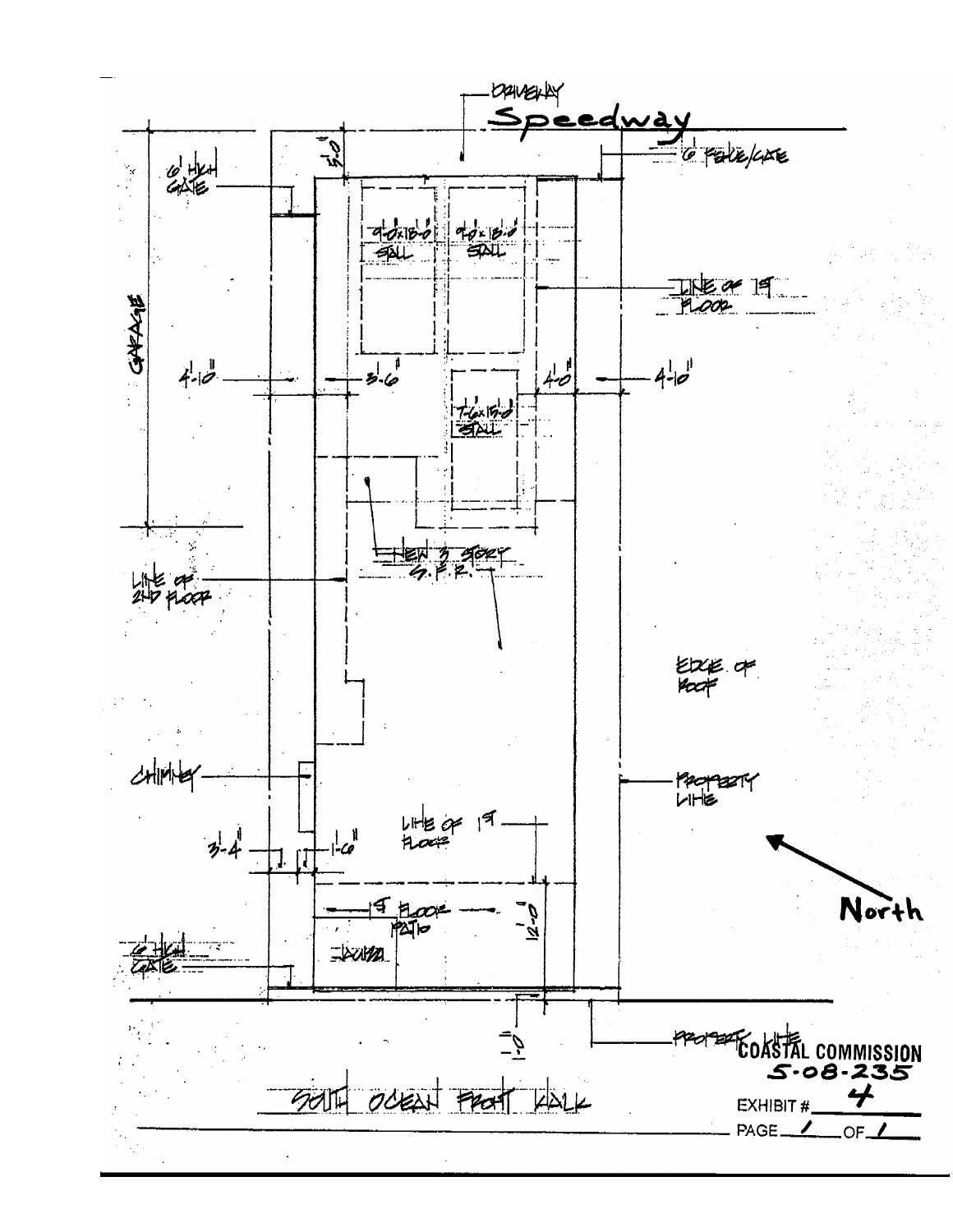